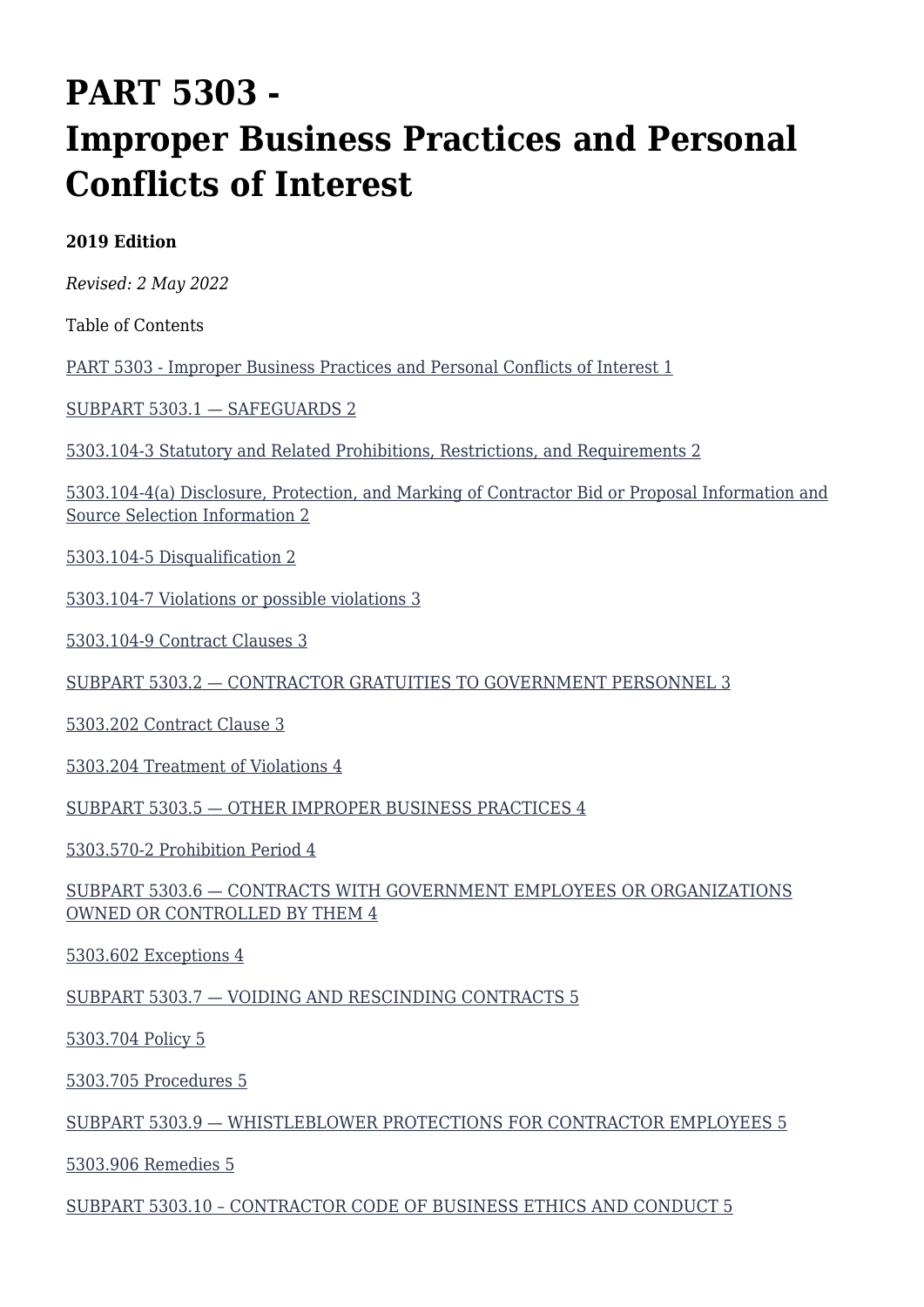#### [SUBPART 5303.11 – PREVENTING PERSONAL CONFLICTS OF INTEREST FOR CONTRACTOR](#page--1-0) [EMPLOYEES PERFORMING ACQUISITION FUNCTIONS 6](#page--1-0)

[5303.1104 Mitigation or Waiver 6](#page--1-0)

### **SUBPART 5303.1 — SAFEGUARDS**

#### **5303.104-3 Statutory and Related Prohibitions, Restrictions, and Requirements**

 $(c)(1)(ii)$  See [MP5301.601\(a\)\(i\)](https://origin-www.acquisition.gov/%5Brp:link:affars-mp-AFFARS-MP_PART-mp_5301.601(a)(i)%5D) for individuals authorized to approve resumption of participation in a procurement.

#### **5303.104-4(a) Disclosure, Protection, and Marking of Contractor Bid or Proposal Information and Source Selection Information**

Any individuals requiring access to Source Selection Information (SSI) as a result of participating on a source selection or in the performance of their duties must sign a [Source Selection Non-Disclosure](https://usaf.dps.mil/sites/AFCC/KnowledgeCenter/contracting_templates/ss_non-disclosure_agreement.pdf) [Agreement](https://usaf.dps.mil/sites/AFCC/KnowledgeCenter/contracting_templates/ss_non-disclosure_agreement.pdf). The Source Selection Non-Disclosure Agreement may be used on an annual basis for individuals who must have access to SSI in the performance of their official duties throughout the year, whether or not they participate as part of the actual source selection team.

#### **5303.104-5 Disqualification**

(b) In addition to the parties identified at [FAR 3.104-5\(b\),](https://www.acquisition.gov/far/part-3#FAR_3_104_5) if the source selection authority is the MAJCOM/FOA/DRU/CC or CD, the disqualification notice must be coordinated through the MAJCOM/FOA/DRU JA and the SCO. The notice must include the items at [FAR 3.104-5\(b\)](https://www.acquisition.gov/far/part-3#FAR_3_104_5) and the following:

- (1) Name of requestor
- (2) Current position/job title
- (3) Projected retirement date
- (4) Impact on program/unit mission if disqualification is granted
- (5) Proposed replacement individual for official acquisition duties
- (6) Commander/Director recommendation
- (c) Resumption of participation in a procurement

The contracting officer, after consultation with the parties identified in paragraph (b), will notify the individual if he or she is disqualified. The individual will remain disqualified unless resumption of participation in the procurement is granted in accordance with paragraph (c) of [FAR 3.104-5\(b\).](https://www.acquisition.gov/far/part-3#FAR_3_104_5)

(2) See [MP5301.601\(a\)\(i\).](https://origin-www.acquisition.gov/%5Brp:link:affars-mp-AFFARS-MP_PART-mp_5301.601(a)(i)%5D) In cases where the SCO is the individual disqualified from participation in a procurement, the DAS(C) must authorize the individual to resume participation in the procurement. The ASAF(A) and their civilian or military deputy have the authority to permit the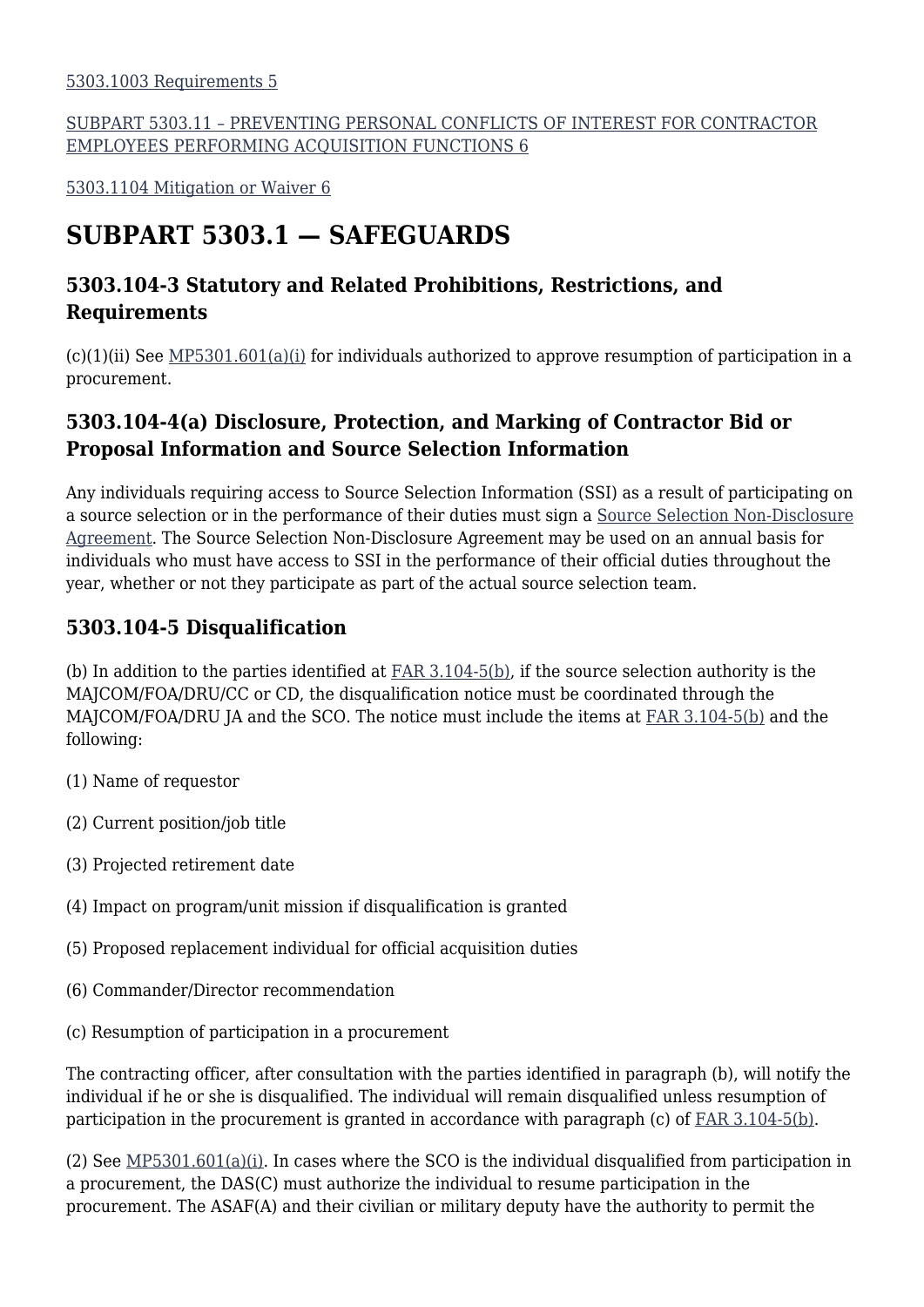DAS(C) or ADAS(C) to resume participation in a procurement following contact with an offeror regarding non-Federal employment.

(a) The contracting officer must provide a copy of the information and documentation generated under [FAR 3.104-7](https://www.acquisition.gov/far/part-3#FAR_3_104_7) to their cognizant legal counsel and to [SAF/GCR](mailto:SAF.GCR.Workflow@us.af.mil).

(1) The contracting officer must forward the information and determination required by  $FAR$ [3.104-7\(a\)\(1\)](https://www.acquisition.gov/far/part-3#FAR_3_104_7) to the clearance approval authority (*[5301.9001\(i\)](https://origin-www.acquisition.gov/%5Brp:link:affars-part-5301%5D#p5301_9001_i)*) of the affected procurement for review.

#### **5303.104-7 Violations or possible violations**

(f) See [MP5301.601\(a\)\(i\)](https://origin-www.acquisition.gov/%5Brp:link:affars-mp-AFFARS-MP_PART-mp_5301.601(a)(i)%5D) *for individuals who may authorize award*.

#### **5303.104-9 Contract Clauses**

(b) If information received under [FAR 52.203-10](https://www.acquisition.gov/far/part-52#FAR_52_203_10), *Price or Fee Adjustment for Illegal or Improper Activity*, indicates that a price or fee adjustment may be appropriate, the contracting officer must submit notification to the SCO and to [SAF/GCR](mailto:SAF.GCR.Workflow@us.af.mil).

# **SUBPART 5303.2 — CONTRACTOR GRATUITIES TO GOVERNMENT PERSONNEL**

#### **5303.202 Contract Clause**

See [MP5301.601-90](https://origin-www.acquisition.gov/%5Brp:link:affars-mp-AFFARS-MP_PART-mp_5301.601-90%5D). HCA serves as the designee identified in [FAR Clause 52.203-3](https://www.acquisition.gov/far/part-52#FAR_52_203_3).

#### **5303.204 Treatment of Violations**

(a) SAF/GCR is authorized to conduct hearings and make findings of fact in accordance with [FAR](https://www.acquisition.gov/far/part-3#FAR_3_204) [3.204\(a\)](https://www.acquisition.gov/far/part-3#FAR_3_204). If a hearing is held, SAF/GCR will provide recommendations to ASAF(A) or the Principal Civilian or Military Deputy.

## **SUBPART 5303.5 — OTHER IMPROPER BUSINESS PRACTICES**

#### **5303.570-2 Prohibition Period**

(a) See [MP5301.601-90.](https://origin-www.acquisition.gov/%5Brp:link:affars-mp-file:///%5C%5Cperiwinkle_vnx%5Csaf_aqc_org%5CAQCP%5C5640%20-%20AFFARS%5CArchive%20--%20AFACs%5C!_Previous%20AFACs%5C2022%5C2022%20(01)%5C2.%20%20Changes%20Accepted%5Cmp_5301.601-90%5D) Submit requests for waivers through the SCO to [SAF/AQC](mailto:SAF.AQ.SAF-AQC.Workflow@us.af.mil) for

approval.

(b) See [MP5301.601-90](https://origin-www.acquisition.gov/%5Brp:link:affars-mp-file:///%5C%5Cperiwinkle_vnx%5Csaf_aqc_org%5CAQCP%5C5640%20-%20AFFARS%5CArchive%20--%20AFACs%5C!_Previous%20AFACs%5C2022%5C2022%20(01)%5C2.%20%20Changes%20Accepted%5Cmp_5301.601-90%5D). Submit determinations through the SCO to [SAF/AQC](mailto:SAF.AQ.SAF-AQC.Workflow@us.af.mil) for approval.

# **SUBPART 5303.6 — CONTRACTS WITH GOVERNMENT EMPLOYEES OR ORGANIZATIONS OWNED OR CONTROLLED BY THEM**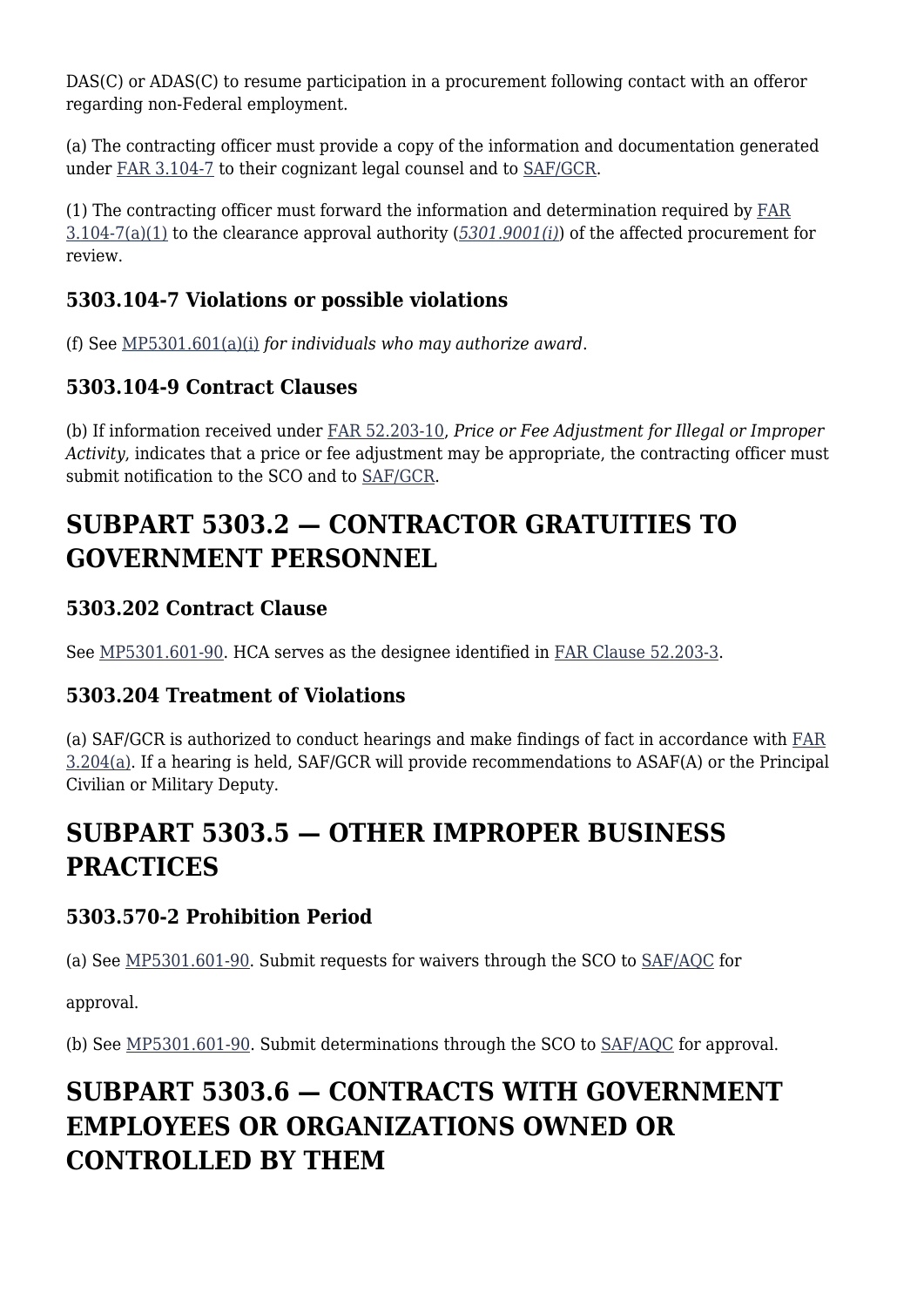#### **5303.602 Exceptions**

Submit requests through the SCO to [SAF/AQC](mailto:SAF.AQ.SAF-AQC.Workflow@us.af.mil) *for approval (see* [MP5301.601\(a\)\(i\)](https://origin-www.acquisition.gov/%5Brp:link:affars-mp-AFFARS-MP_PART-mp_5301.601(a)(i)%5D)*)*. The SCO should review each contract action to ensure no viable alternatives exist and that every effort is made to avoid any conflict of interest between the employees' interests and their government duties. Requests must address the following:

(1) Description of requirement;

(2) Amount of the proposed contract and period of performance or delivery date;

(3) Contracting officer's basis for determining the price fair and reasonable;

(4) Apparent contract awardee -- Government employee's name, grade/rank, duty/position title, and organization;

(5) Determination that there is no conflict of interest;

(6) Explanation of the compelling reason why the Government's needs cannot otherwise reasonably be met (include description of efforts to obtain services from non-government personnel); and

(7) For recurring requirements, describe the steps that will be taken to avoid future awards to a Government employee.

### **SUBPART 5303.7 — VOIDING AND RESCINDING CONTRACTS**

#### **5303.704 Policy**

(c) See [MP5301.601\(a\)\(i\)](https://origin-www.acquisition.gov/%5Brp:link:affars-mp-AFFARS-MP_PART-mp_5301.601(a)(i)%5D).

#### **5303.705 Procedures**

(a) The contracting officer must forward the facts concerning a final conviction, to include a copy of the conviction, to [SAF/GCR](mailto:SAF.GCR.Workflow@us.af.mil) within 30 days after learning of the conviction. The contracting officer must forward the report to the SCO within 10 calendar days after the contracting activity learns of the conviction. See the tailorable [Notice of Proposed Contract Rescission Action\(s\)](https://usaf.dps.mil/sites/AFCC/KnowledgeCenter/contracting_templates/rescission_letter_to_contractor.pdf) template.

### **SUBPART 5303.9 — WHISTLEBLOWER PROTECTIONS FOR CONTRACTOR EMPLOYEES**

#### **5303.906 Remedies**

(c)(1) See [MP5301.601-90](https://origin-www.acquisition.gov/%5Brp:link:affars-mp-file:///%5C%5Cperiwinkle_vnx%5Csaf_aqc_org%5CAQCP%5C5640%20-%20AFFARS%5CArchive%20--%20AFACs%5C!_Previous%20AFACs%5C2022%5C2022%20(01)%5C2.%20%20Changes%20Accepted%5Cmp_5301.601-90%5D).

### **SUBPART 5303.10 – CONTRACTOR CODE OF BUSINESS ETHICS AND CONDUCT**